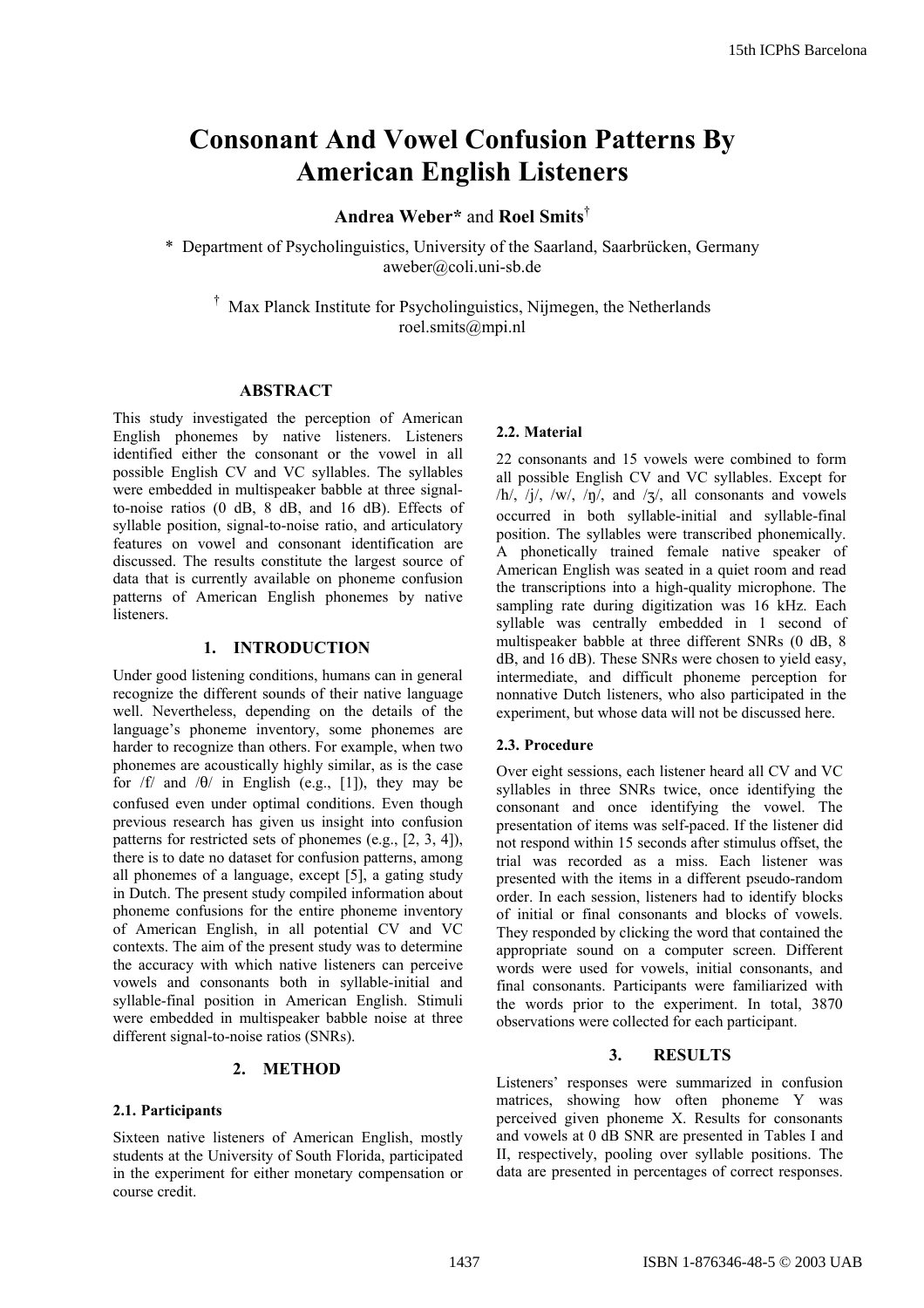|                                    |       |                  | response          |               |               |                      |                   |               |               |               |               |               |                   |                             |                   |                                                       |               |                 |                   |               |                 |               |                   |                   |               |         |
|------------------------------------|-------|------------------|-------------------|---------------|---------------|----------------------|-------------------|---------------|---------------|---------------|---------------|---------------|-------------------|-----------------------------|-------------------|-------------------------------------------------------|---------------|-----------------|-------------------|---------------|-----------------|---------------|-------------------|-------------------|---------------|---------|
|                                    |       | lip              | hot               | sick          |               | off path             | pass              |               | fish such     | hi            | grab          | odd           | egg               | love smooth buzz beige edge |                   |                                                       |               |                 | vell              | am            | on              | ring          | ill               | far               | win           |         |
|                                    |       | p                | t                 | k             | f             | $\theta$             | s                 | $\Gamma$      | tſ            | h             | b             | d             | g                 | $\mathbf{V}$                | ð                 | $\mathbf{Z}% ^{T}=\mathbf{Z}^{T}\times\mathbf{Z}^{T}$ | 3             | $d_3$           | $\mathbf{1}$      | m             | n               | η             | $\perp$           | r                 | W             | miss    |
| p                                  |       | 32.7             | 9.6               | 9.4           | 8.1           | 4.6                  |                   |               |               | 19.6          | 3.8           | $\cdot$ 8     | 1.3               | 1.3                         | 1.7               |                                                       |               | $\mathcal{A}$   | .6                | .8            | $\cdot$         |               | $\cdot$ 2         | .8                | $\mathcal{A}$ | 3.8     |
| t                                  |       | 7.7              | 48.3              | 7.7           | 3.1           | 5.4                  | .6                | $\mathcal{A}$ | 1.3           | 14.0          | 1.5           | $.8\,$        | 1.7               | $\mathcal{A}$               | 2.9               | $.8\,$                                                |               | $\cdot$         | $\mathcal{A}$     | .2            | $\mathcal{A}$   |               | .2                |                   | $\mathcal{A}$ | 1.5     |
| k                                  |       |                  | 11.5 13.5         | 44.6          | 1.3           | 3.5                  |                   | $\cdot$       | 1.5           | 14.0          | 1.3           | .6            | 1.3               | .6                          | 1.5               |                                                       |               |                 | .2                | .2            | 1.0             |               |                   |                   | $\cdot$ 8     | 2.5     |
| f                                  |       | 16.5             | 6.0               | 5.2           | 32.1          | 10.2                 | $\cdot$           | .4            |               | 7.1           | 4.8           | .6            | $\mathcal{A}$     | 2.5                         | 5.6               |                                                       | $\mathcal{A}$ | $\cdot$         | $\boldsymbol{.8}$ | $\cdot$       |                 |               | .2                | $\boldsymbol{.8}$ | 1.9           | 3.8     |
| θ                                  |       |                  | 10.8 11.7         | 4.0           |               | 22.1 18.8            | $\mathcal{A}$     | $\cdot$       | .6            | 5.2           | 4.0           | 1.3           | $\boldsymbol{.8}$ | 3.1                         | 11.0              | $\mathcal{A}$                                         | $\cdot$       |                 | .2                | $\mathcal{A}$ | $.4\phantom{0}$ | $\mathcal{A}$ | $\cdot$           | $\mathcal{A}$     | $.8\,$        | 2.5     |
| s                                  |       | .6               | 2.5               | .6            | 11.0          | 9.4                  | 58.5              | 2.5           | $\mathcal{A}$ | 1.0           | 1.3           |               | $\cdot$           |                             | 5.6               | 4.8                                                   | $\cdot$       |                 |                   |               |                 |               |                   |                   |               | 1.3     |
|                                    |       | $\cdot$          |                   | $\cdot$       |               | $\cdot$              | 1.0               | 78.8          | 16.9          |               |               |               | .2                | $\cdot$                     | $\mathcal{A}$     |                                                       | 1.3           | $\mathcal{A}$   |                   |               |                 |               |                   |                   |               | $\cdot$ |
| tſ<br>h<br>b<br>d<br>stimulus<br>g |       | $\cdot$          | 4.4               | .6            | .8            | $\cdot$ <sup>4</sup> |                   |               | $.6$ 86.7     | $\cdot$       |               |               | .2                |                             | $\boldsymbol{.8}$ |                                                       | .8            | 3.5             | $\cdot$           |               | .2              |               |                   |                   |               | $\cdot$ |
|                                    |       | 14.6             | 5.0               | 4.6           | 9.6           | 4.6                  | $\mathcal{A}$     |               | $\mathcal{A}$ | 36.7          | 7.1           | $\mathcal{A}$ | 1.7               | 2.9                         | 2.1               |                                                       |               | $.4\phantom{0}$ |                   | 1.7           | $\mathcal{A}$   |               | $\mathcal{A}$     | .4                | 1.7           | 5.0     |
|                                    |       | 1.7              | $.6\phantom{0}$   | 2.7           | 4.8           | 4.2                  | $\cdot$           |               | $\cdot$       | 7.5           | 27.3          | 5.8           | 5.2               | 10.2                        | 6.5               | $\mathcal{A}$                                         | 1.3           | 1.0             | 1.9               | 6.5           | 1.0             |               | 2.3               | 1.5               | 1.9           | 5.4     |
|                                    |       |                  | 3.1               | $\cdot$       | 2.5           | 5.2                  | 1.0               |               | $\mathcal{A}$ | 2.3           | 5.8           | 28.8          | 3.8               | 3.8                         | 10.2              | 1.0                                                   | 2.7           | 3.3             | 3.5               | 1.9           | 12.7            | 1.5           | 3.3               | $\cdot$           | $\cdot$       | 2.5     |
|                                    |       | 1.0              | 2.1               | 1.3           | 2.9           | 4.0                  | $\mathcal{A}$     |               | $\mathcal{A}$ | 5.2           | 4.6           | 5.8           | 32.5              | 9.2                         | 3.8               | .6                                                    | 1.0           | 1.3             | 9.6               | 1.3           | 5.0             | 1.3           | 1.7               | 1.0               | .6            | 3.5     |
| V                                  |       | 1.7              | 1.3               | $\cdot$ 8     | 7.5           | 3.3                  | $\mathcal{A}$     |               | $\mathcal{A}$ | 4.4           | 10.6          | 2.5           | 5.6               | 32.5                        | 10.2              | $\cdot$                                               | 1.9           | 1.3             | 1.0               | 3.5           | 1.5             | $\mathcal{A}$ | $\boldsymbol{.8}$ | 1.7               | 2.5           | 4.0     |
| ð                                  |       |                  | 1.7               |               | 1.5           | 9.4                  | 1.7               | .2            | $\mathcal{A}$ | $.8\,$        | 6.3           | 13.3          | 4.2               | 11.7                        | 23.5              | 5.0                                                   | 2.7           | 4.8             | .6                | .6            | 2.9             | $\mathcal{A}$ | 5.2               | $\cdot$           | $\mathcal{A}$ | 2.5     |
| z                                  |       | $\overline{2}$   | .8                |               |               | 5.8                  | 5.0               | .2            | .2            | $\mathcal{A}$ | 1.5           | 5.8           | 1.9               | 10.4                        | 15.4              | 34.2                                                  | 2.7           | 3.3             | .2                | .6            | 2.9             |               | $\boldsymbol{.8}$ | 1.3               | 3.8           | 2.5     |
| 3                                  |       |                  |                   |               | $\mathcal{A}$ |                      | $\boldsymbol{.8}$ | 2.5           | 2.1           |               |               | 2.5           | 1.3               | 4.2                         | 4.6               |                                                       | 3.8 51.7      | 23.3            |                   | $\mathcal{A}$ | 1.7             |               | $\cdot$           | $\mathcal{A}$     |               |         |
|                                    | $d_3$ | $\mathcal{A}$    | .6                | .2            | $\cdot$       | 1.5                  | $\cdot$           | $\cdot$       | 4.0           | .6            | 1.0           | 5.0           | 2.7               | .6                          | 4.4               | $\cdot$                                               | 9.0           | 66.7            | $\cdot^4$         | $\cdot$       | $\cdot$         |               | .6                | .4                |               | .4      |
| J                                  |       |                  | $\boldsymbol{.8}$ |               |               | $\mathcal{A}$        |                   |               |               | 2.9           | 3.3           | 5.4           | 3.3               | 1.3                         | 1.3               | 1.7                                                   |               | 2.9             | 65.8              | 2.5           | 2.5             |               | 1.7               |                   | 2.1           | 2.1     |
|                                    | m     | $\overline{2}$   | $\cdot$           | $\cdot$       | 1.5           | $\mathcal{A}$        |                   |               |               | 1.7           | 2.7           | 1.0           | 1.7               | 6.7                         | $\mathcal{A}$     | $\cdot$                                               |               | $\cdot$         | $.4\phantom{0}$   | 60.0          | 9.0             | 7.1           | 3.1               | 1.0               | $.8\,$        | 1.5     |
| $\mathbf n$                        |       |                  |                   |               |               | .6                   |                   |               |               | $\cdot$       | $\mathcal{A}$ | 2.9           | .6                | 1.9                         | 1.0               | $\boldsymbol{.8}$                                     | .6            | $\mathcal{A}$   | $\cdot$           | 12.5          | 68.8            | 5.2           | 2.1               | .6                | $\cdot$       | .8      |
| ŋ                                  |       |                  | .4                | $\cdot^4$     | .8            |                      |                   |               | .4            |               | $\mathcal{A}$ | 1.3           | 9.2               | 5.8                         | 1.3               |                                                       | .4            |                 |                   | 15.4          | 25.4 35.0       |               | $\boldsymbol{.8}$ | 1.7               |               | 1.3     |
| 1                                  |       | .4               | $\mathcal{A}$     | $\mathcal{A}$ | 4.0           | 1.5                  |                   |               | $\cdot$       | $\mathcal{A}$ | 2.5           | 1.3           | 1.5               | 5.0                         | 3.8               | $\cdot$                                               | $\cdot$       | $\cdot$         | 1.0               | 6.9           | 2.7             |               | 62.5              | 1.5               | $\mathcal{A}$ | 3.1     |
| r                                  |       | $\mathcal{A}$    | $\cdot$           | $\cdot^8$     | 1.3           | $\mathcal{A}$        |                   |               |               | 3.5           | 2.9           | .6            | 1.3               | 4.4                         | 1.0               |                                                       |               | .6              |                   | 1.9           | $\mathcal{A}$   |               |                   | $.4$ 76.5         | 1.5           | 1.7     |
|                                    | W     | $\boldsymbol{8}$ | $\mathcal{A}$     |               |               |                      |                   |               |               | 1.7           | 4.2           |               | .8                | 2.9                         | $\cdot$           |                                                       |               |                 | 4.2               | 5.8           |                 |               | 2.9               |                   | $.4$ 73.3     | 2.1     |

Table I: Confusion matrix for consonants at 0 dB SNR. Percentages of correct responses were pooled over participants, vowel contexts and, syllable positions.

|          |                      | response      |            |           |               |      |               |           |                 |           |                           |           |               |           |           |               |      |
|----------|----------------------|---------------|------------|-----------|---------------|------|---------------|-----------|-----------------|-----------|---------------------------|-----------|---------------|-----------|-----------|---------------|------|
|          |                      | beat          | bit        | wait      | bet           | bat  | hot           |           |                 |           | cut caught boat cook boot |           | buy           |           | boy shout | bird          |      |
|          |                      | $\mathbf{i}$  | $\bf{I}$   | eI        | ε             | æ    | $\mathbf a$   | $\Lambda$ | $\circ$         | ou        | U                         | u         | aı            | 1C        | au        | $\mathcal{V}$ | miss |
|          | 1                    | 86.3          | 4.2        | $\cdot$   | 3.2           |      |               |           | $\cdot$ 3       |           | $\cdot$ 1                 | 1.6       | .6            |           | $\cdot$   | 1.9           | 1.5  |
|          | <b>I</b>             | 1.2           | 83.1       | .6        | 9.3           | .6   |               | 1.6       | $\cdot$ 1       | $\cdot$ 1 | $\cdot$ 1                 | .7        | $\mathcal{A}$ |           | $\cdot$   | .9            | 1.0  |
|          | ei                   | 3.1           | 3.6        | 83.1      | 3.2           | 4.2  |               |           |                 | $\cdot$ 1 | $\cdot$ 1                 |           | .6            |           | $\cdot$   | .6            | 1.2  |
|          | ε                    | .6            | 5.2        | 2.3       | 78.8          | 5.7  |               | 1.7       | 1.2             |           | $\cdot$ 1                 |           | $\cdot$ 3     |           | $\cdot$ 1 | 1.6           | 2.3  |
|          | æ                    |               | $\cdot$ .9 | 3.8       | 8.1           | 80.5 | .3            |           | 1.2             |           |                           | $\cdot$ 1 | $\cdot$ 3     | $\cdot$   | 2.3       | 1.2           | 1.2  |
|          | $\alpha$             |               | $\cdot$ 3  | 1.2       | .6            | 9.0  | 37.8          | 18.6      | 26.9            | .7        | $\cdot$ 1                 |           | .4            |           | 1.0       | .9            | 2.5  |
|          | $\Lambda$            |               |            | .6        | 1.2           | 3.6  | 11.9          | 65.1      | 9.7             | 1.0       | 1.0                       | $\cdot$ 1 | .6            | $\cdot$ 1 | 2.2       | 1.5           | 1.3  |
| stimulus | c                    |               | $\cdot$ 1  | .6        |               | 1.6  | 29.9          | 4.1       | 56.5            | 2.3       | .9                        |           | $\cdot$ 3     | 1.0       | .9        |               | 1.7  |
|          | ou                   | $\cdot$ 1     | $\cdot$ 3  |           | $\cdot$       |      | 3.2           | .6        | $.7\phantom{0}$ | 80.4      | 4.5                       | 3.6       |               | 2.3       | 2.2       | $\cdot$       | 1.7  |
|          | $\upsilon$           | $\cdot$ 1     |            |           | $\cdot$ 3     |      | 2.0           | 17.9      | 1.3             | $.7\,$    | 66.0                      | 4.7       | $\cdot$ 3     | 1.6       | 1.0       | $\mathcal{A}$ | 3.6  |
|          | u                    | 3.6           | .7         | $\cdot$   | $\mathcal{A}$ |      | $\mathcal{A}$ | 1.9       | 1.0             |           | $1.0$ 12.9                | 72.4      | $\cdot$       | $\cdot$ 7 | 2.2       | .6            | 1.7  |
|          | aI                   |               | 7.1        | 1.5       | $\cdot$       |      | $\cdot$ 1     | $\cdot$ 1 | $\cdot$         | $\cdot$ 1 |                           |           | 89.4          | $\cdot$ 3 | $\cdot$   | $\cdot$ 3     | .6   |
|          | 1C                   | $\cdot$       |            | $\cdot$ 3 | $\cdot$       |      | $\cdot$ 3     | $\cdot$ 3 | .7              | 1.3       | $\cdot$ 7                 | $\cdot$ 3 | $\cdot$       | 92.4      | 2.6       |               | .6   |
|          | aυ                   | .3            |            | $\cdot$   | 1.5           | .6   | 2.6           |           | 4.4             | 5.4       | $\mathcal{A}$             | $\cdot$   |               | 1.3       | 82.0      | $\mathcal{A}$ | .9   |
|          | $\mathfrak{d}^\cdot$ | $\mathcal{A}$ | .3         |           | 1.3           |      |               | .9        | $\cdot$         |           |                           |           |               |           |           | 96.7          | .3   |

**Table II:** Confusion matrix for vowels at 0 dB SNR. Percentages of correct responses were pooled over participants, consonant contexts, and syllable positions.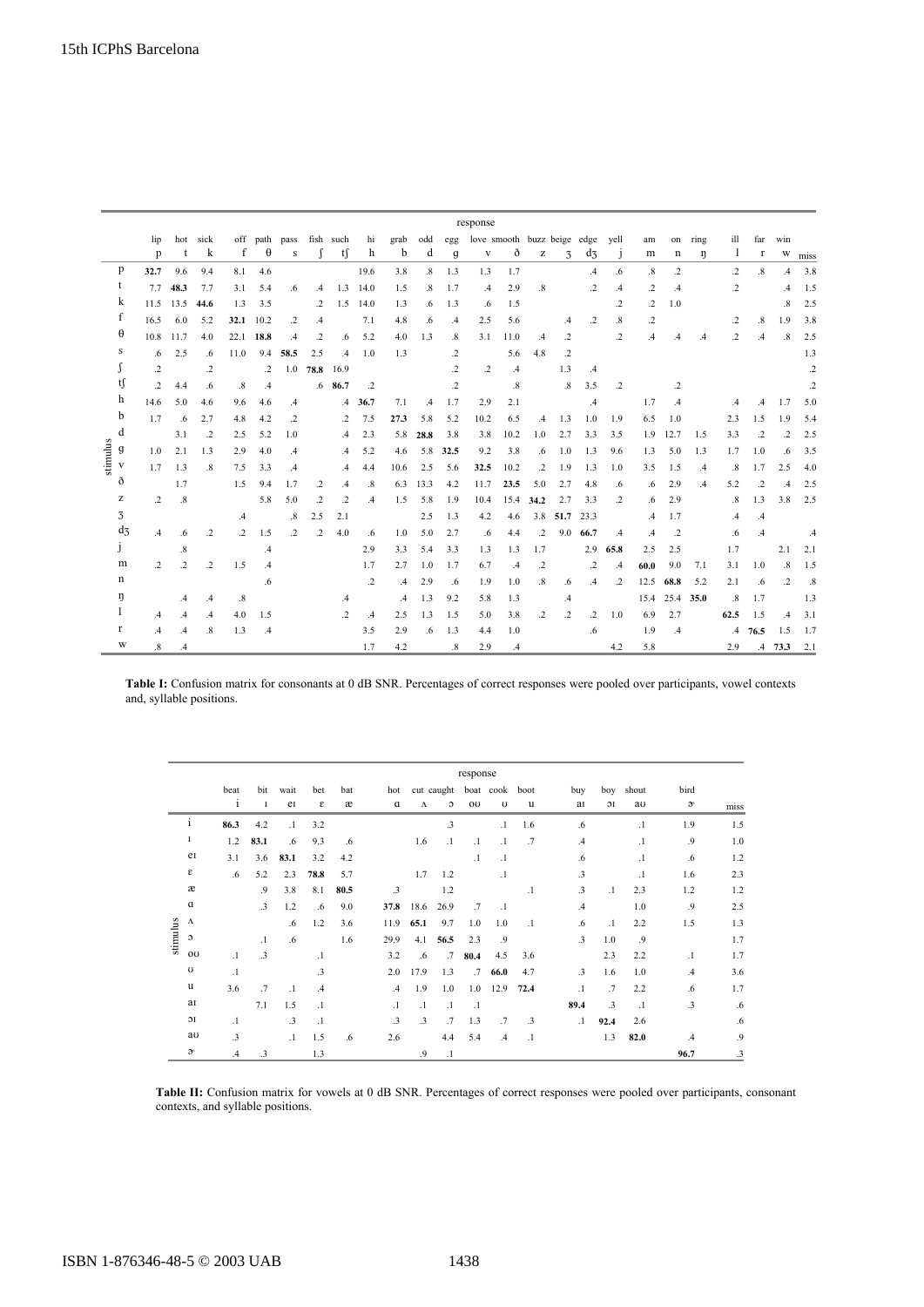Participants' response types are listed in columns, stimulus types in rows. Null responses are listed in the "miss" column. At the top of each matrix, the words used as response buttons in the experiment are listed. In Table I, except for the initial-only consonants (/h/,  $\frac{1}{\sqrt{2}}$ ,  $\frac{1}{\sqrt{2}}$ , words for consonant identification in VCs are given.

Visual inspection of the matrix reveals that, for consonants, the percentages of correct responses were lowest for stops and fricatives, higher for nasals, and highest for glides, liquids, and affricates. For stops, most errors were place errors. Voice errors were rare. Some manner errors were made for voiced stops. For voiced and voiceless fricatives, manner, place, and voice errors were found, especially for the dental and labiodental fricatives. / f/ was recognized well. For nasals, place errors were most common. Glides and liquids were mainly confused with other manner categories. These confusion patterns match those reported in previous research (e.g., [2]).

For vowels, visual inspection of the matrix shows that the percentages of correct responses were lowest for back vowels, higher for front vowels, still higher for diphthongs, and highest for the central, tense, mid vowel  $/\gamma$ . Whereas height was problematic for the identification of front vowels, tenseness was problematic for back vowels.

Figure 1 shows percentages of correct responses for consonants and vowels in initial versus final position, pooled over three SNRs. The figure suggests that vowels (78% correct) were better recognized than consonants (69% correct), and both phoneme types were on average better recognized in final (76% correct) than in initial position (71% correct). In order to statistically test these patterns we conducted an ANOVA on percentages of correct responses with phoneme class (consonant or vowel) and syllable position (initial or final) as fixed factors and participant as random factor. Both fixed factors proved to be significant  $(F[1,15] = 33.8, p \le 0.0005, F[1,15] = 39.7,$  $p$ <.0005, respectively), whereas their interaction was not  $(F<1)$ .



**Figure 1:** Mean percentages of correct responses for consonants and vowels in syllable-initial and syllable-final position.

The advantage of final over initial syllable position contrasts with the advantage of initial position reported by most - though not all - previous studies contrasting the two positions (e.g., [3]). An important difference between our method and the one used in [3] is that we presented our syllables in isolation, whereas in [3] the stimuli were recorded and presented in carrier sentences with words preceding and following the stimulus nonword. The uncertainty of the moment of stimulus onset in our experiment could have caused additional errors. Detection of stimulus onset may have been made still more difficult by our use of babble noise, which continuously varies in amplitude, as opposed to the stationary pink noise used in [3]. Finally, whereas our stimulus material employed all English phonemes, [3] tested only a limited set of consonants and vowels. Preliminary analyses of our data indicate that our advantage of final position vanishes when only the phonemes employed by [3] are considered.

For our next analysis, we split participants' responses into three SNRs, pooling over syllable position. As can be seen in Figure 2, consonant identification improved considerably across the SNRs (*F*[2,30] = 2520.1,  $p$ <.0005). Whereas at 0 dB only 49% of the consonants were identified correctly, at 8 dB 73%, and at 16 dB 85% were identified correctly. The differences between all three levels were significant in a post-hoc test. As suggested by Figure 2, identification of vowels also improved with increasing SNR (*F*[2,30] = 22.1,  $p$ <.001). A post-hoc test showed a significant improvement between 0 dB (77%) and 8 dB (79%), but no difference was found between 8 dB (79%) and 16 dB (79%). Furthermore, the significance of the interaction between phoneme type and SNR (*F*[2,30] = 1406.2, *p*<.0005) confirmed that consonant recognition improved more than vowel recognition. The relative flatness of the vowel curve in Figure 2 is probably due to a ceiling effect: At 0 dB, vowels were already identified correctly nearly 80% of the time. Note that 0 dB was selected as a difficult SNR for nonnative Dutch listeners listening to English. Native listeners are known to be more robust against noise interference in speech recognition, and indeed native listeners of American English did not seem to have difficulties identifying vowels at 0 dB.



**Figure 2:** Mean percentages of correct responses for consonants and vowels at 0 dB, 8 dB, and 16 dB.